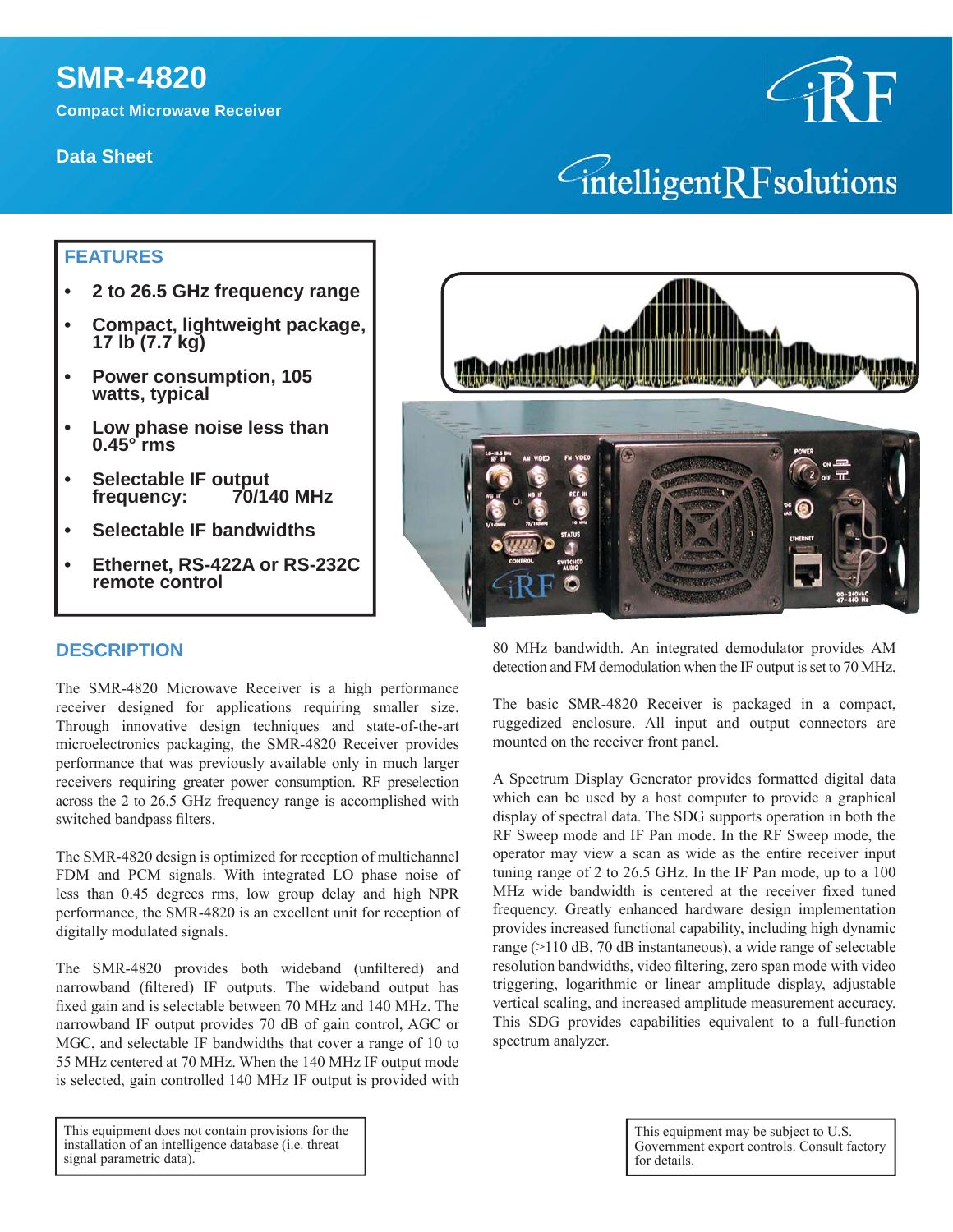#### **SMR-4820**

Additional Features

- Compatible with the FE-3820 Frequency Extender.
- The controller will retain the last settings at power down.
- Built-in Spectrum Display Generator

#### **RF SPECIFICATIONS @ 25 C**

| <b>Frequency range</b>                | 2 to 26.5 GHz                                                                                                                    |
|---------------------------------------|----------------------------------------------------------------------------------------------------------------------------------|
| <b>Tuning resolution</b>              | $10$ kHz                                                                                                                         |
| <b>Frequency stability</b>            | $\pm 0.3$ ppm over temperature. 1<br>ppm first year. $+0.3/-0.1$ ppm<br>year 2 and beyond                                        |
| <b>External reference</b>             | 10 MHz $\pm$ 3 dBm input<br>Automatic switchover to<br>10 MHz internal reference<br>when not present.                            |
| <b>Phase noise</b>                    | $\leq 0.45^{\circ}$ rms (0.3°, typical)                                                                                          |
| <b>RF</b> input                       | 50 $\Omega$ , nominal - 2.9 mm<br>connector                                                                                      |
| <b>Input VSWR</b>                     | $2.5:1$ , maximum                                                                                                                |
| <b>RF</b> maximum input level         | $+10$ dBm                                                                                                                        |
| <b>Noise figure</b>                   | $\leq$ 10.5 dB to 18 GHz<br>$<$ 16 dB 18-26.5 GHz                                                                                |
| Image rejection*                      | $>60$ dB from 2.0-20.5 GHz<br>>47 dB from 20.5-26.5 GHz                                                                          |
| Third order input intercept<br>point  | $-10$ dBm, minimum over<br>80% of band                                                                                           |
| <b>Spurious free dynamic</b><br>range | 53 dB, typical with two<br>$-35$ dBm tones                                                                                       |
| RF-to-IF gain (wideband)              | $15 dB + 15 dB$                                                                                                                  |
| Group delay (wideband)                | <10 nsec $\omega$ 70/140 MHz IF<br>in a 45 MHz BW                                                                                |
| Group delay (narrowband)              | $\leq$ 10 nsec over 80% of 55<br>MHz, 42 MHz, 32 MHz, and<br>20 MHz bandwidths.<br>$\le$ 15 nsec over 80% of 10<br>MHz bandwidth |

**RF SPECIFICATIONS @ 25 C (cont)**

| <b>Tuning modes</b>           | Fixed tuned, F1-F2 Linear<br>Sweep                         |
|-------------------------------|------------------------------------------------------------|
| Sweep time<br><b>RF</b> sweep | Adjustable 300 msec to<br>15 secs over 2-26.5 GHz<br>range |
| <b>IF PAN</b>                 | Adjustable from 30 msec to<br>$15$ secs.                   |

## **IF OUTPUT SPECIFICATIONS**

| IF output (wideband)   | 70 MHz, 55 MHz, typical BW<br>140 MHz, 80 MHz, typical<br><b>BW</b>                                                                                                                                                                                                                                                                                                  |
|------------------------|----------------------------------------------------------------------------------------------------------------------------------------------------------------------------------------------------------------------------------------------------------------------------------------------------------------------------------------------------------------------|
| IF output (narrowband) | 10, 20, 30, 42, 55 MHz BW<br>filters at 70 MHz IF; 80 MHz<br>BW at 140 MHz IF<br>Customizable, consult factory                                                                                                                                                                                                                                                       |
| FM video output        | 1 Vp-p $\pm 10\%$ for deviation<br>equal to 2/3 selected IF BW at<br>70 MHz IF.<br>FM output adjustable from<br>100% to 5% in 5% steps                                                                                                                                                                                                                               |
| <b>AM</b> video        | 1.0 Vpk $\pm 10\%$ into 50 $\Omega$ load<br>for 50% AM in AGC mode.<br>AM output adjustable from<br>100% to 5% in 5% steps.                                                                                                                                                                                                                                          |
| Selectable audio       | Linear AM and FM. In both<br>cases, the output provides<br>a rated level of 0 dBV into<br>$600 \Omega$ load at 0 dB audio<br>level attenuation. This equates<br>to a level of 1.00 Vrms for<br>sine-wave modulation or<br>2.83 Vpk-pk for both signal<br>types. The output signal can<br>be attenuated in 1 dB steps<br>to maximum attenuation of<br>$80$ dB $+4$ dB |
| <b>AGC</b>             | Average/10 msec time<br>constant                                                                                                                                                                                                                                                                                                                                     |

\*Applies to 80% of the 2-26.5 GHz tuning range.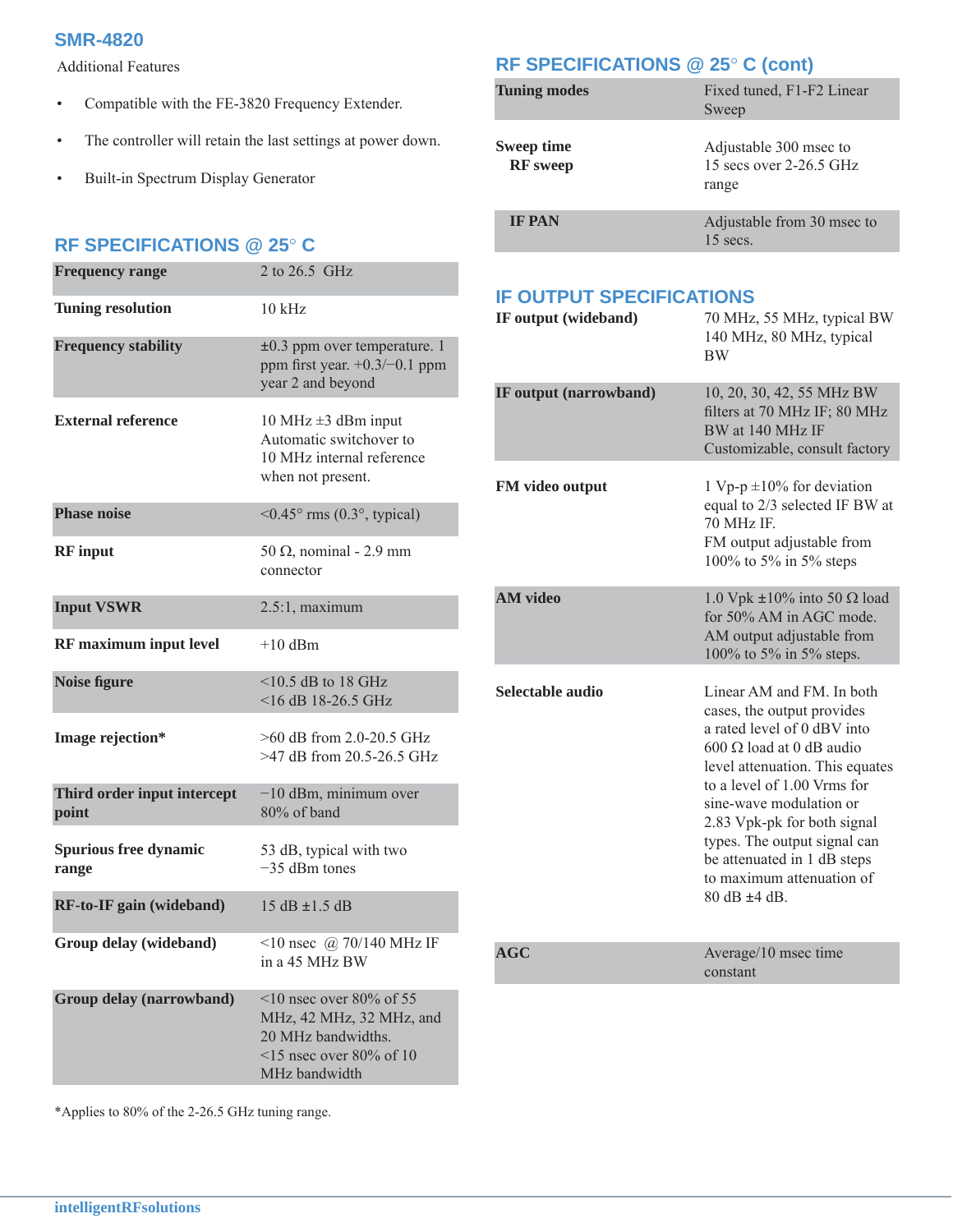## **SMR-4820 SYSTEM SPECIFICATIONS**

| <b>Control interface</b>   | $RS-232C/422A$ and 100BaseT<br>Ethernet                                          |
|----------------------------|----------------------------------------------------------------------------------|
| <b>EMI</b> shielding       | Designed to MIL-STD-461C,<br>RE02, and CE03                                      |
| <b>Built in test (BIT)</b> | Power supply, temperature,<br>phase lock, LED's and<br>external serial interface |
| <b>Temperature range</b>   | $0^{\circ}$ to $60^{\circ}$ C, operating                                         |
| <b>Humidity</b>            | 95%, maximum<br>noncondensing                                                    |
| Shock                      | Meets or exceeds MIL-STD-<br>810D, method 516.3                                  |
| <b>Vibration</b>           | Meets or exceeds, MIL-STD-<br>810D, method 514.3-1                               |

| <b>Power requirement</b> | 90-240 Vac, 47-440 Hz,<br>105 W maximum                                                      |
|--------------------------|----------------------------------------------------------------------------------------------|
| Aux power                | $+12$ Vdc, 400 ma, maximum<br>(for LNA or other peripheral<br>equipment)                     |
| <b>Size</b>              | $3.5$ in H x $8.5$ in W x 14 in D<br>$(8.9 \text{ cm H x } 17.8 \text{ cm W } 35.6)$<br>cm D |
| Weight                   | 17 lbs $(7.7 \text{ kg})$                                                                    |
| <b>Options</b>           | Customizable narrowband IF<br><b>bandwidths</b>                                              |

Specifications subject to change without notice.



### **RECEIVER & CONTROLLER BLOCK DIAGRAM**



**GUI DISPLAY FOR RF SWEEP MODE**

 $\left| \frac{1}{2} \right|$  x h (4820 Search R r) IF Pa Zoom Yew Bt Mgre Help 소버이  $73770992$  $P$  ? 0  $0.001 \div \text{MHz}$  $0.00 \div \text{MHz}$ 5999.779 MHz  $\frac{5 \text{ weep True}}{\left|0.030\text{i } \frac{-\pi}{1.5}\right|}$  $\begin{tabular}{|c|c|c|c|} \hline \multicolumn{1}{|c|}{AM Level} & \multicolumn{1}{|c|}{FMLevel} & \multicolumn{1}{|c|}{Bandwidth (DBW)} \\ \hline \hline \multicolumn{1}{|c|}{1003\frac{20}{1000}} & \multicolumn{1}{|c|}{1003\frac{20}{1000}} & \multicolumn{1}{|c|}{002\,50\,MHz} & \multicolumn{1}{|c|}{\underbrace{\bullet}} \\ \hline \end{tabular}$ Ref to<br>Cursor C Linear<br>G Log<br>Ref Level Audio Control<br>
C Linear FM<br>
C Linear AM<br>
C Stretched AM  $\Gamma$  Coupled Ref Level Vert Scale<br>055 = d8m 50 = d8 AGC / MGC  $\begin{array}{cc}\nG^T & \text{AGC} \\
\hline\nG^T & \text{MGC}\n\end{array}$  $\Gamma$  Spectin  $\frac{RBW}{[00.30 \frac{m}{m^2}]}$  MHz  $\frac{\text{MUTE}}{\text{Nult}} = 40.68$  $\begin{array}{|l|} \hline \mathsf{Diply} \\ \begin{tabular}{|c|c|} \hline \text{Diply} \\ \hline \text{F} & \text{Aversign} \\ \hline \text{F} & \text{Decay} \end{tabular} \hline \end{array}$ 图  $\overline{\nabla}$  Coupled <u>respons</u>

#### **GUI DISPLAY FOR IF PAN MODE**